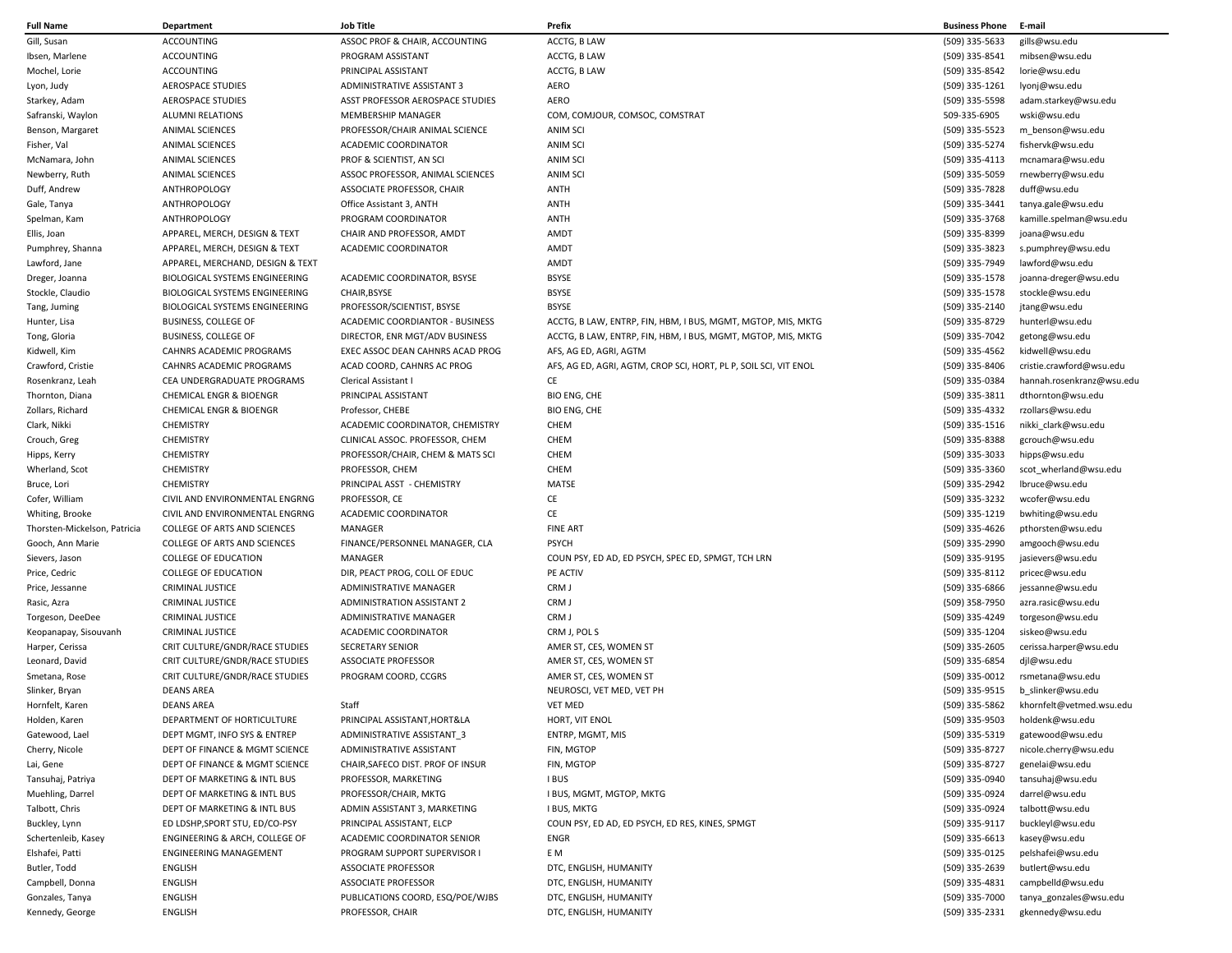| <b>Full Name</b>                   | <b>Department</b>              | <b>Job Title</b>                      | Prefix                                                                       | <b>Business Phone</b>            | E-mail                                     |
|------------------------------------|--------------------------------|---------------------------------------|------------------------------------------------------------------------------|----------------------------------|--------------------------------------------|
| Knous, Lee                         | <b>ENGLISH</b>                 | Secretary Senior, ENGL                | DTC, ENGLISH, HUMANITY                                                       | (509) 335-2581                   | lee.knous@wsu.edu                          |
| McCormick, Leisa                   | <b>ENGLISH</b>                 | ACADEMIC COORDINATOR                  | DTC, ENGLISH, HUMANITY                                                       | (509) 335-0496                   | Imccormick@wsu.edu                         |
| Ernest, Anne                       | <b>ENGLISH</b>                 | ASSOC WRITING CENTER COORDINATOR      | ENGLISH, UNIV                                                                | (509) 335-6471                   | anne.ernest@wsu.edu                        |
| Sheppard, Walter                   | <b>ENTOMOLOGY</b>              | PROFESSOR AND CHAIR                   | <b>ENTOM</b>                                                                 | (509) 335-0481                   | shepp@wsu.edu                              |
| Lohrey-Birch, Doris                | <b>ENTOMOLOGY</b>              | ACADEMIC PROGRAM COORDINATOR          | <b>ENTOM, IPM</b>                                                            | (509) 335-5422                   | entom@wsu.edu                              |
| Brown, Thom                        | <b>FINE ARTS</b>               | Professor Chair (Academic), FINE ART  | <b>FINE ART</b>                                                              | (509) 335-8686                   | thom.brown@wsu.edu                         |
| Parkins, Kathy                     | <b>FINE ARTS</b>               | PROGRAM SUPPORT SUPERVISOR            | <b>FINE ART</b>                                                              | (509) 335-8686                   | lparkins@wsu.edu                           |
| Davis, Cynthia                     | FOREIGN LANGUAGES & CULTURES   | PROGRAM COORD, FOREIGN LANGUAGES      | ASIA, CHINESE, FOR LANG, FRENCH, GERMAN, ITALIAN, JAPANESE, RUSSIAN, SPANISH | (509) 335-4135                   | daviscm@wsu.edu                            |
| Gonzalez, Eloy                     | FOREIGN LANGUAGES & CULTURES   | <b>PROFESSOR</b>                      | CHINESE, FOR LANG, FRENCH, GERMAN, ITALIAN, JAPANESE, RUSSIAN, SPANISH       | (509) 335-2756                   | eloygonz@wsu.edu                           |
| Strong, Karey                      | FS CLARK HALL BUSINESS CENTER  | <b>BUSINESS CENTER MANAGER</b>        | H D, PREV SC                                                                 | (509) 335-8467                   | taylork@wsu.edu                            |
| Dolezilek, Anna                    | GRADUATE PGM IN BUSINESS ADMIN | Program Assistant, BUS GRAD           | ACCTG, B A, B LAW, ENTRP, FIN, HBM, I BUS, MGTOP, MIS, MKTG                  | (509) 335-7617                   | adolezilek@wsu.edu                         |
| Oliver, Cheryl                     | GRADUATE PGM IN BUSINESS ADMIN | DIRECTOR, GRAD PROGS BUSINESS         | ACCTG, B A, B LAW, ENTRP, FIN, HBM, I BUS, MGTOP, MIS, MKTG                  | (509) 335-7617                   | cheryl.oliver@wsu.edu                      |
| Onstad, Margaret                   | GRADUATE PGM IN BUSINESS ADMIN | Student Services Specialist, BUS GRAD | ACCTG, B A, B LAW, ENTRP, FIN, HBM, I BUS, MGTOP, MIS, MKTG                  | (509) 335-7617                   | onstadme@wsu.edu                           |
| Swanger, Mitch                     | GRADUATE PGM IN BUSINESS ADMIN | PROGRAM COORDINATOR                   | ACCTG, B A, B LAW, ENTRP, FIN, HBM, I BUS, MGTOP, MIS, MKTG                  | (509) 335-7617                   | mitch.swanger@wsu.edu                      |
|                                    | <b>GRADUATE SCHOOL</b>         | ADMINISTRATIVE ASSISTANT 2            | <b>INTERDIS</b>                                                              | 509-335-7619                     | agrummel@wsu.edu                           |
| Rarig, Anastasia<br>Pfaff, Theresa | <b>GRADUATE SCHOOL</b>         | ACADEMIC COORDINATOR                  | MATSE, MPS, INTERDIS                                                         | (509) 335-4527                   | tpfaff@wsu.edu                             |
|                                    | <b>HISTORY</b>                 | <b>ASSOCIATE PROFESSOR</b>            | ASIA                                                                         |                                  |                                            |
| Pietz, David                       | <b>HISTORY</b>                 | PROGRAM COORD, HISTORY                | ASIA, HISTORY                                                                | (509) 335-3267<br>(509) 335-0432 | pietz@wsu.edu<br>kwanderson@wsu.edu        |
| Anderson, Ken                      |                                |                                       |                                                                              |                                  |                                            |
| Torkelson, Laurie Sue              | <b>HISTORY</b>                 | ACADEMIC COORDINATOR/HIST             | ASIA, HISTORY                                                                | (509) 335-4475                   | torkelson@wsu.edu                          |
| Elstad, Cathy                      | <b>HONORS COLLEGE</b>          | ASSOCIATE DEAN, HONORS COLLEGE        | <b>HONORS</b>                                                                | (509) 335-4505                   | elstad@wsu.edu                             |
| Perkins, Peggy                     | HONORS COLLEGE                 | ADMIN. MANAGER, HONORS                | <b>HONORS</b>                                                                | (509) 335-4507                   | perkins@wsu.edu                            |
| Power, Thomas                      | HUMAN DEVELOPMENT              | PROFESSOR & CHAIR, HUM DEV            | H D, PREV SCI                                                                | (509) 335-8439                   | tompower@wsu.edu                           |
| Scott, Diane                       | HUMAN DEVELOPMENT              | OFFICE ASSISTANT 3                    | H D. PREV SCI                                                                | (509) 335-8439                   | scottdj@wsu.edu                            |
| Brewer, Teresa                     | <b>INTERNATIONAL BUSINESS</b>  | INTERNATIONAL EXPERIENCE MANAGER      | ACCTG, ENTRP, FIN, HBM, I BUS, MGMT, MGTOP, MKTG                             | (509) 335-2180                   | brewer@wsu.edu                             |
| Howe, Deb                          | <b>INTERNATIONAL PROGRAMS</b>  | PROGRAM SUPPORT SUPERVISOR            | E A, ISE                                                                     | (509) 335-6199                   | drhowe@wsu.edu                             |
| Wilmoth, Paul                      | <b>INTERNATIONAL PROGRAMS</b>  | PROGRAM COORDINATOR                   | E A, ISE                                                                     | (509) 335-2541                   | paul.wilmoth@wsu.edu                       |
| Quiring, Laurie                    | INTERNATIONAL PROGRAMS         | INTL ADMISSIONS SR. COORDINATOR       | E A, ISE, NSE                                                                | (509) 335-3188                   | quiring@wsu.edu                            |
| Lujan, Lisa                        | JOHNSON HALL GRAD CNTR-CAHNRS  | AC COORD, JOHNSON HALL GRAD CNTR      | AFS, AG ED, AGRI, AGTM, CROP SCI, HORT, PL P, SOIL SCI, VIT ENOL             | (509) 335-9542                   | llujan@wsu.edu                             |
| Marsh, Deb                         | JOHNSON HALL GRAD CNTR-CAHNRS  | AC COORD SR JOHNSON HALL GRAD C       | AFS, AG ED, AGRI, AGTM, CROP SCI, HORT, PL P, SOIL SCI, VIT ENOL             | (509) 335-2615                   | marshdj@wsu.edu                            |
| Whitacre, Tom                      | LIBERAL ARTS GENERAL STUDIES   | CLINICAL ASSISTANT PROFESSOR          | GENST, LIB A                                                                 | (509) 335-8731                   | twhitacre@wsu.edu                          |
| Ariyawansa, Kuruppu A              | <b>MATHEMATICS</b>             | PROFESSOR, MATH                       | MATH                                                                         | 509-335-3152                     | ari@wsu.edu                                |
| Bentley, Linda                     | <b>MATHEMATICS</b>             | PROG COORD, DEPT OF MATHEMATICS       | MATH, STAT                                                                   | (509) 335-8645                   | bentley@wsu.edu                            |
| Cooper, Sandy                      | <b>MATHEMATICS</b>             | ASSOCIATE PROFESSOR, MATH             | MATH, STAT                                                                   | (509) 335-3134                   | sccooper@wsu.edu                           |
| Gilchrist, Diane                   | MATHEMATICS                    | SECRETARY SUPR, MATH DEPT             | MATH, STAT                                                                   | (509) 335-4918                   | gilchrist@wsu.edu                          |
| Johnson, Kris                      | MATHEMATICS                    | SECRETARY LEAD, MATH                  | MATH, STAT                                                                   | (509) 335-8519                   | kjohnson@math.wsu.edu                      |
| May, Shelley                       | MILITARY SCIENCE               | Program Coordinator, MILS             | MIL SCI                                                                      | (509) 335-2591                   | shelley.may@wsu.edu                        |
| Holt, Jeannie                      | OFFICE OF UNDERGRAD EDUCATION  | PRINCIPAL ASST. VP UNDERGRAD ED       | ENGLISH, UNIV                                                                | (509) 335-8044                   | jmholt@wsu.edu                             |
| Arndt, Mary                        | OFFICE OF UNDERGRAD EDUCATION  | ADMINISTRATIVE ASSISTANT 3            | <b>UNIV</b>                                                                  | (509) 335-5699                   | mary.arndt@wsu.edu                         |
| Smith, Katie                       | PHARMACY, COLLEGE OF           | MEDICAL SCIENCES ACADEMIC COORD       | <b>SHS</b>                                                                   | (509) 358-7709                   | katie.b.smith@wsu.edu                      |
| Boreen, Kris                       | PHYSICS AND ASTRONOMY          | BUDGET/FINANCE MANAGER PHYS/ASTR      | <b>ASTRONOM, PHYSICS</b>                                                     | (509) 335-2701                   | kboreen@wsu.edu                            |
| Dodson, Sabreen                    | PHYSICS AND ASTRONOMY          | PRINCIPAL ASSISTANT, PHYSICS          | <b>ASTRONOM, PHYSICS</b>                                                     | (509) 335-9532                   | sabreen@wsu.edu                            |
| Langford, Stephen                  | PHYSICS AND ASTRONOMY          | DIRECTOR OF UNDERGRADUATE LABS        | <b>ASTRONOM, PHYSICS</b>                                                     | (509) 335-3398                   | langford@wsu.edu                           |
| McCluskey, Matt                    | PHYSICS AND ASTRONOMY          | PROFESSOR AND CHAIR, PHYSICS          | <b>ASTRONOM, PHYSICS</b>                                                     | (509) 335-5356                   | mattmcc@wsu.edu                            |
| Campbell, Joe                      | POLITICS, PHLSPHY & PUB AFFRS  | PROFESSOR                             | PHIL, POLS                                                                   | (509) 335-9106                   | josephc@wsu.edu                            |
| Kemper, Bonnie                     | POLITICS, PHLSPHY & PUB AFFRS  | PROGRAM COORDINATOR                   | PHIL, POLS                                                                   | (509) 335-2545                   | bkemper@wsu.edu                            |
| McChesney, Joel                    | PRESIDENT, OFFICE OF           | <b>CONFIDENTIAL SECRETARY</b>         | <b>MPS</b>                                                                   | (509) 335-6664                   | jmcchesney@wsu.edu                         |
| Chambers, Katy                     | PROGRAM IN COMMUNICATION       | OFFICE ASST 2                         | COM, COMJOUR, COMSOC, COMSTRAT                                               |                                  | (509) 335-7333 kathleen.a.chambers@wsu.edu |
| Curtis, Christy                    | PROGRAM IN COMMUNICATION       | <b>ACADEMIC ADVISOR</b>               | COM, COMJOUR, COMSOC, COMSTRAT                                               | (509) 335-5608                   | christine.curtis@wsu.edu                   |
| Laughter, Lisa                     | PROGRAM IN COMMUNICATION       | ACADEMIC COOR, SR                     | COM, COMJOUR, COMSOC, COMSTRAT                                               | (509) 335-2190                   | laughterl@wsu.edu                          |
| Vik, Tami                          | PROGRAM IN COMMUNICATION       | PROGRAM COORDINATOR/COL OF COMM       | COM, COMJOUR, COMSOC, COMSTRAT                                               |                                  | viktami@wsu.edu                            |
| Rose, Jerman                       | PROVOST & EXECUTIVE VICE PRES  | INTERIM VICE PROVOST, IP              | I BUS                                                                        | 509-335-2541                     | rosej@wsu.edu                              |
| Ohnemus, Mary                      | <b>PSYCHOLOGY</b>              | ACADEMIC COORDINATOR                  | <b>INTERDIS</b>                                                              | (509) 335-3670                   | mohnemus@wsu.edu                           |
| Cochrane, Kendra                   | <b>PSYCHOLOGY</b>              | PROGRAM COORDINATOR                   | <b>PSYCH</b>                                                                 | (509) 335-2633                   | klhash@wsu.edu                             |
| Craft, Rebecca                     | PSYCHOLOGY                     | PROFESSOR, CHAIR                      | <b>PSYCH</b>                                                                 | (509) 335-5040                   | craft@wsu.edu                              |
| Cummings, Amanda                   | <b>PSYCHOLOGY</b>              | <b>SECRETARY SENIOR</b>               | <b>PSYCH</b>                                                                 | (509) 335-2631                   | a.cummings@wsu.edu                         |
| Young, Darcie                      | SCH OF DESIGN & CONST-CAHNRS   | ACAD COORD, SCH OF DES & CONSTR       | ARCH, CST M, DESIGN, I D, LND ARCH, SDC                                      | (509) 335-4118                   | darcie@wsu.edu                             |
| Blossom, Nancy                     | SCH OF DESIGN & CONST-CAHNRS   | PROFESSOR, INTERIOR DESIGN            | ID                                                                           | (509) 335-1229                   | blossom@wsu.edu                            |
| Melcher, Matt                      | SCH OF DESIGN & CONST-CAHNRS   | ASSOC PROFESSOR, INTERIOR DESIGN      | ID                                                                           | (509) 335-1737                   | melcher@wsu.edu                            |
| Guse, Marlene                      | SCH OF THE ENVIRONMENT-CAHNRS  | ACADEMIC COORD/ASST TO DIR, SOE       | ENVR SCI, GEOLOGY, NATRS                                                     | (509) 335-6166                   | mguse@wsu.edu                              |
| Blatner, Keith                     | SCH OF THE ENVIRONMENT-CAHNRS  | ASSOC DIR/PROF, SCHL OF THE ENV       | <b>NATRS</b>                                                                 | (509) 335-4499                   | blatner@wsu.edu                            |
|                                    |                                |                                       |                                                                              |                                  |                                            |